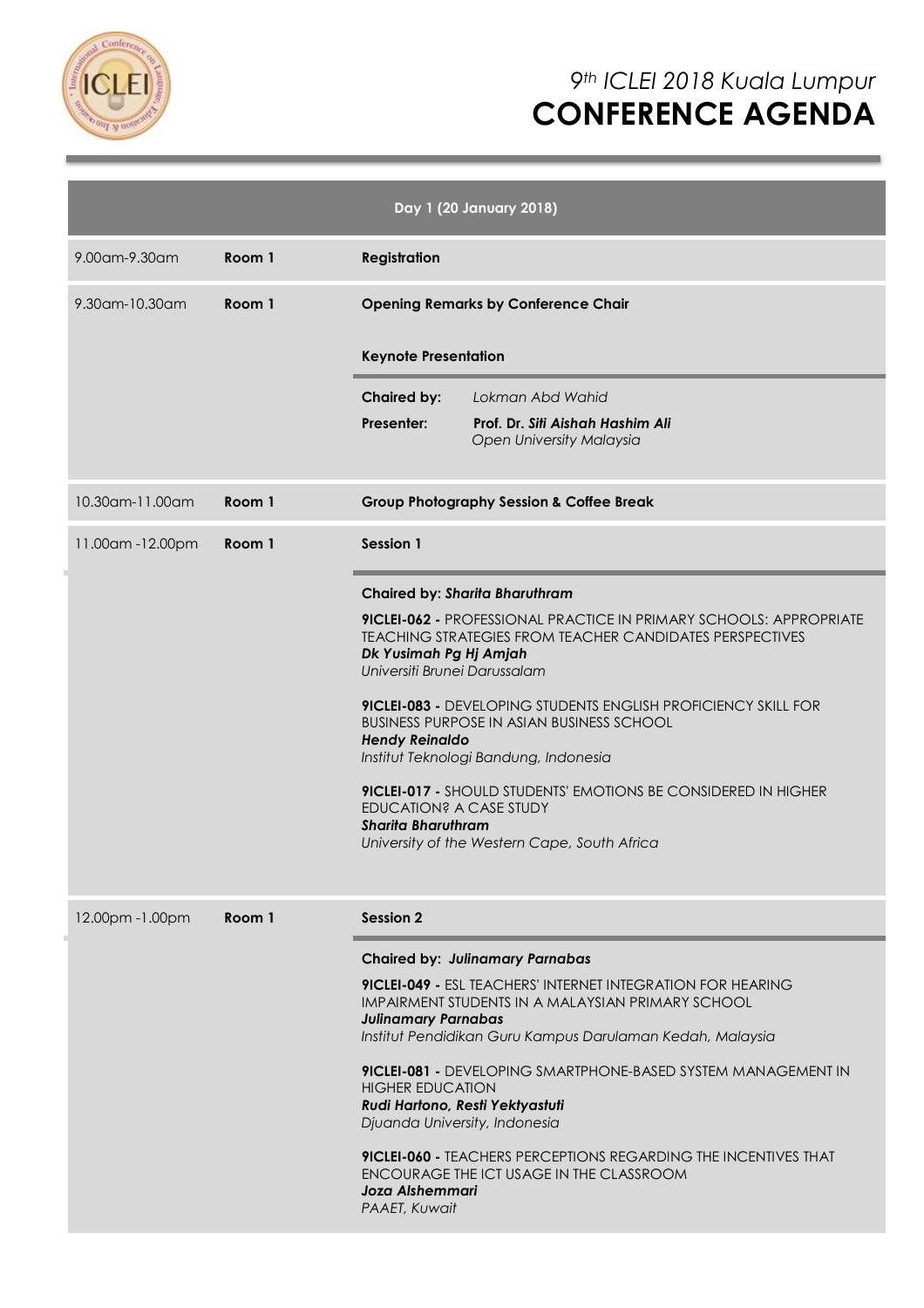

| 1.00pm-2.00pm | <b>Hotel Restaurant</b> | <b>LUNCH</b>                                                                                                                                                                                                                                                                                                                                                                                                                                                                                                                                                                                                                                                |  |  |
|---------------|-------------------------|-------------------------------------------------------------------------------------------------------------------------------------------------------------------------------------------------------------------------------------------------------------------------------------------------------------------------------------------------------------------------------------------------------------------------------------------------------------------------------------------------------------------------------------------------------------------------------------------------------------------------------------------------------------|--|--|
| 2.00pm-3.20pm | Room 1                  | <b>Session 3</b>                                                                                                                                                                                                                                                                                                                                                                                                                                                                                                                                                                                                                                            |  |  |
|               |                         | Chaired by: Abdulghani Al-Hattami<br><b>9ICLEI-010 - LEARNING TO STUDY OR STUDYING TO LEARN</b><br>Shalini Narayanan<br>Arab Open University, Oman<br><b>9ICLEI-031 - LEARNING STYLE PREFERENCES AMONG COLLEGE STUDENTS:</b><br>WHAT REALLY MATTERS?<br>Abdulghani Al-Hattami<br>University of Bahrain<br><b>9ICLEI-054 - FEMALE BILDUNGSROMAN AND QUEST FOR IDENTITY IN BATOOL</b><br>KHEDAIRIE'S A SKY SO CLOSE<br><b>Maysoon Taher Muhi</b><br>College of Education for Women University of Baghdad<br>9ICLEI-021 - GLOBAL COMMUNCATIVE COMPETENCE IN JAPAN : LEARNER<br>NEEDS AND PEDAGOGICAL IMPLICATIONS<br>Fern Sakamoto<br>Nanzan University, Japan |  |  |
| 3.20pm-4.00pm | Room 1                  | <b>Coffee Break &amp; Networking Session</b>                                                                                                                                                                                                                                                                                                                                                                                                                                                                                                                                                                                                                |  |  |
|               |                         | <b>END OF DAY 1</b>                                                                                                                                                                                                                                                                                                                                                                                                                                                                                                                                                                                                                                         |  |  |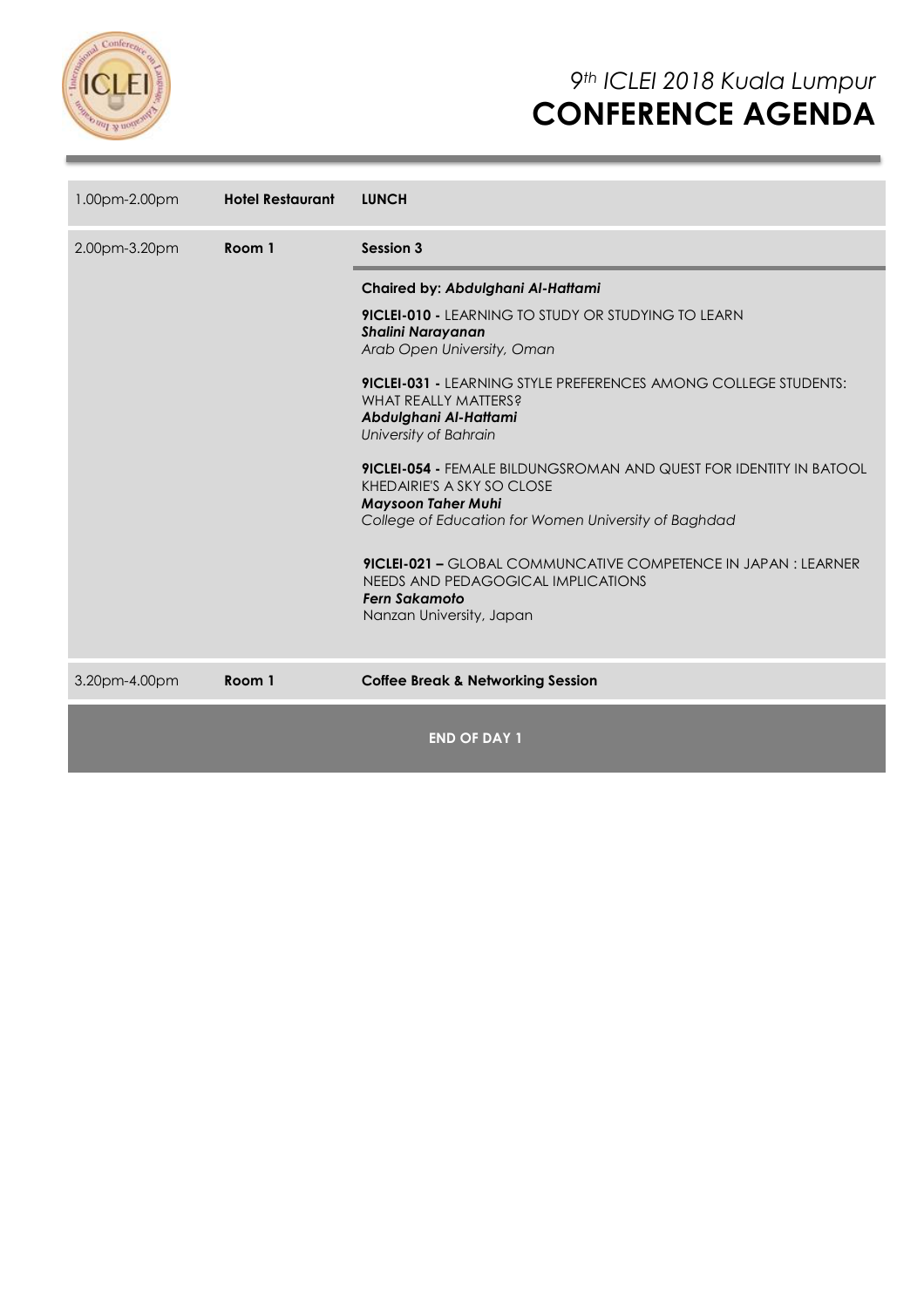

|                                  |        | Day 2 (21 January 2018)                                                                                                                                                                                                                     |
|----------------------------------|--------|---------------------------------------------------------------------------------------------------------------------------------------------------------------------------------------------------------------------------------------------|
| 8.45 am - 9.15 am                | Room 1 | <b>Registration</b>                                                                                                                                                                                                                         |
| 9.15 am - 10.00 am               | Room 1 | <b>Session 4</b>                                                                                                                                                                                                                            |
|                                  |        | Chaired by: Shamsinar Haji Husain                                                                                                                                                                                                           |
|                                  |        | <b>9ICLEI-040 - MUSIC EDUCATION THROUGH GAMES AND SONGS</b><br>Doreen Premila A/P Edwin Rajamoney<br>SMK Dato Sedia Raja, Malaysia                                                                                                          |
|                                  |        | <b>9ICLEI-067 -</b> A PHENOMENOLOGICAL STUDY OF PROFESSIONAL PRACTICE:<br>TEACHER CANDIDATES' EXPERIENCES IN TEACHING ART AND DESIGN<br><b>Shamsinar Haji Husain</b><br>Universiti Brunei Darussalam                                        |
| $10.00$ am- $11.00$ am<br>Room 1 |        | <b>Poster Presentation &amp; Coffee Break</b>                                                                                                                                                                                               |
|                                  |        | <b>Chaired by: Lokman Abdul Wahid</b>                                                                                                                                                                                                       |
|                                  |        | <b>9ICLEI-023 - STRUCTURAL ANALYSIS OF RELATIONS AMONG ADULT LEARNERS</b><br>PARTICIPATORY MOTIVATION, EDUCATION PROGRAM SATISFACTION, AND<br>SOCIAL CAPITAL IN SOUTH KOREA<br><b>Hun Kang</b><br>Chungnam National University, South Korea |
|                                  |        | <b>9ICLEI-069 - THE EFFECTS OF THE FLIPPED CLASSROOM ON MOTIVATION AND</b><br>ACHIEVEMENT IN INSTRUCTIONAL DESIGN CLASS IN TAIWAN<br>Fan-Ni Hsia<br>Ming Chuan University, Taiwan                                                           |
|                                  |        | <b>9ICLEI-053 -</b> DIFFERENT MOTIVATIONAL ORIENTATION CAN VARY THE ABILITY<br><b>TO PATIENCE</b><br>Jeeyoun Kim, Suyoung Jo, Soyoung Kim<br>Ajou University, South Korea                                                                   |
|                                  |        | 9ICLEI-026 - EFFECTS OF FLIPPED LEARNING ON THE LEARNING FLOW, CLASS<br>PARTICIPATION IN THE UNIVERSITY CLASS<br>Sang-seon Lee, Ki-duck Kim<br>Chungnam university, South Korea                                                             |
|                                  |        | <b>9ICLEI-057 - PREJUDICE AND FUTURE TIME PERSPECTIVE FOR SENIOR IN SOUTH</b><br><b>KOREA</b><br>Seonhee Choi, Sunhwa Lee, Kyongcheon Min<br>Ajou University, South Korea                                                                   |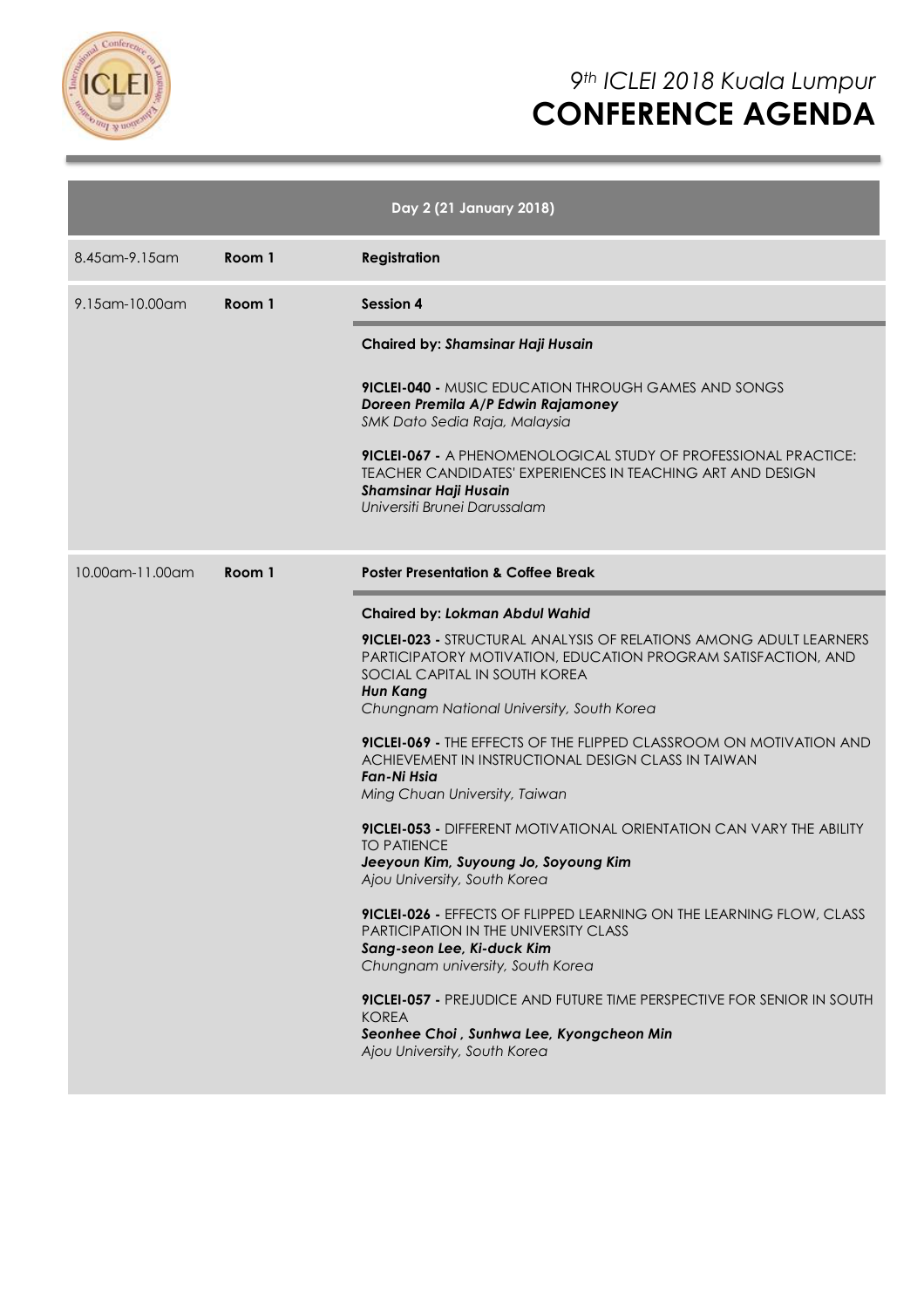

| 11.00am-12.00pm | Room 1                  | <b>Session 5</b>                                                                                                                                                                                                                                                               |  |  |
|-----------------|-------------------------|--------------------------------------------------------------------------------------------------------------------------------------------------------------------------------------------------------------------------------------------------------------------------------|--|--|
|                 |                         | Chaired by: Maureen Shyamala Rajamoney                                                                                                                                                                                                                                         |  |  |
|                 |                         | <b>9ICLEI-038 -</b> DICE IT - THE INFLUENCE OF FACEBOOK LANGUAGE IN WRITING<br>SKILLS IN THE CLASSROOM AMONG STUDENTS IN A SECONDARY SCHOOL IN<br>SEREMBAN, MALAYSIA<br>Maureen Shyamala Rajamoney<br>SMK Chan Wa, Malaysia                                                    |  |  |
|                 |                         | <b>9ICLEI-018 - I CAN UPGRADE MY WRITING POWER: A STUDY IN ONLINE</b><br>WRITING IN A 6TH GRADE EFL CLASSROOM<br><b>Stephanie Ann Ptak</b><br>Hankuk University of Foreign Studies, South Korea                                                                                |  |  |
|                 |                         | <b>9ICLEI-014 - THE EFFECTS OF PHYSICAL EDUCATION COURSES AND SPORTS</b><br>ACTIVITIES, INTELLIGENCE PLAY AND DEVELOPMENT<br>Gökhan Bayraktar<br>Ağrı İbrahim Çeçen University, Turkey                                                                                         |  |  |
| 12.00pm-1.00pm  | Room 1                  | Session 6                                                                                                                                                                                                                                                                      |  |  |
|                 |                         | <b>Chaired by: Abdul Vahit DOGAR</b>                                                                                                                                                                                                                                           |  |  |
|                 |                         | <b>9ICLEI-029 - ANALYSIS OF SHORT TRACK SPEED SKATERS COURAGE LEVELS</b><br>FROM DIFFERENT VARIABLES<br><b>Abdul Vahit DOGAR</b><br>Ataturk University, Turkey                                                                                                                 |  |  |
|                 |                         | <b>9ICLEI-027 -</b> THE ANALYSIS OF RELATION BETWEEN DIFFERENT VARIABLES AND<br>UNIVERSITY STUDENTS MOTIVES FOR PARTICIPATION IN SPORTS<br><b>Oner Gulbahce</b><br><b>Ataturk University, Turkey</b>                                                                           |  |  |
|                 |                         | <b>9ICLEI-012 - THE INVESTIGATION OF ATTITUDES AND THOUGHTS OF STUDENTS</b><br>OF SCHOOL OF PHYSICAL EDUCATION AND SPORTS REGARDING THE USE OF<br>TECHNOLOGY IN EDUCATION: THE CASE OF AĞRI İBRAHIM ÇEÇEN UNIVERSITY<br>Serkan T. AKA<br>Ağrı İbrahim Çeçen University, Turkey |  |  |
| 1.00pm-2.00pm   | <b>Hotel Restaurant</b> | <b>LUNCH</b>                                                                                                                                                                                                                                                                   |  |  |

**END OF DAY 2**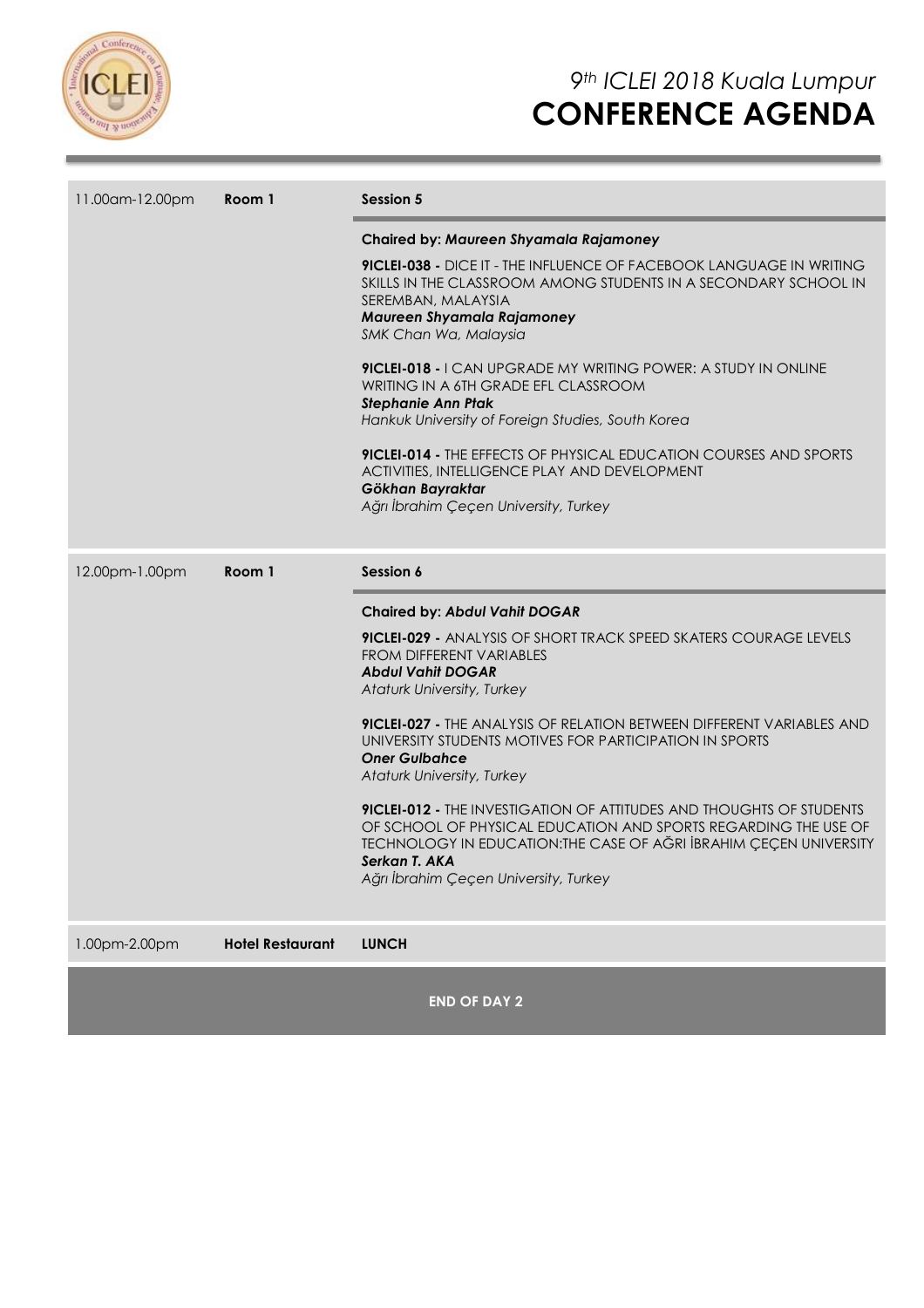

# *9th ICLEI 2018 Kuala Lumpur* **TABLE VIEW**

## Day 1

| $9.00 - 9.30$ | 9.30-10.30                                                                           |                             | 11.00-12.00                                                                                                                                                                                                                     | 12.00-1.00                                                                                                                                                                                                                               |       | $2.00 - 3.20$                                                                                                                                                                                                                                                                            |                                   |
|---------------|--------------------------------------------------------------------------------------|-----------------------------|---------------------------------------------------------------------------------------------------------------------------------------------------------------------------------------------------------------------------------|------------------------------------------------------------------------------------------------------------------------------------------------------------------------------------------------------------------------------------------|-------|------------------------------------------------------------------------------------------------------------------------------------------------------------------------------------------------------------------------------------------------------------------------------------------|-----------------------------------|
| Registration  | <b>Opening Remarks</b>                                                               |                             | Session 1                                                                                                                                                                                                                       | Session 2                                                                                                                                                                                                                                |       | Session 3                                                                                                                                                                                                                                                                                |                                   |
|               | Keynote Presentation<br>Prof. Dr. Siti Aishah Hashim Ali<br>Open University Malaysia |                             | Chairperson: Sharita<br><b>Bharuthram</b>                                                                                                                                                                                       | Chairperson: Julinamary<br>Parnabas                                                                                                                                                                                                      |       | Chairperson: Abdulghani<br>Al-Hattami                                                                                                                                                                                                                                                    |                                   |
|               |                                                                                      | <b>Break</b><br>Coffee      | 91CLEI-062 -<br>PROFESSIONAL PRACTICE<br>IN PRIMARY SCHOOLS:<br>APPROPRIATE TEACHING<br><b>STRATEGIES FROM</b><br><b>TEACHER CANDIDATES</b><br><b>PERSPECTIVES</b><br>Dk Yusimah Pg Hj Amjah<br>Universiti Brunei<br>Darussalam | 9ICLEI-049 - ESL TEACHERS'<br><b>INTERNET INTEGRATION FOR</b><br><b>HEARING IMPAIRMENT</b><br>STUDENTS IN A MALAYSIAN<br>PRIMARY SCHOOL<br><b>Julinamary Parnabas</b><br>Institut Pendidikan Guru<br>Kampus Darulaman Kedah,<br>Malaysia | Lunch | 9ICLEI-010 - LEARNING TO<br>STUDY OR STUDYING TO LEARN<br><b>Shalini Narayanan</b><br>Arab Open University, Oman<br><b>9ICLEI-031 - LEARNING STYLE</b><br>PREFERENCES AMONG<br><b>COLLEGE STUDENTS: WHAT</b><br><b>REALLY MATTERS?</b><br>Abdulghani Al-Hattami<br>University of Bahrain | Coffee Break & Networking Session |
|               |                                                                                      | Group Photography Session & | 9ICLEI-083 - DEVELOPING<br><b>STUDENTS ENGLISH</b><br><b>PROFICIENCY SKILL FOR</b><br><b>BUSINESS PURPOSE IN</b><br>ASIAN BUSINESS SCHOOL<br><b>Hendy Reinaldo</b><br>Institut Teknoogi Bandung,<br>Indonesia                   | 9ICLEI-081 - DEVELOPING<br>SMARTPHONE-BASED<br>SYSTEM MANAGEMENT IN<br><b>HIGHER EDUCATION</b><br><b>Rudi Hartono, Resti</b><br>Yektyastuti<br>Djuanda University,<br>Indonesia                                                          |       | 9ICLEI-021 - GLOBAL<br><b>COMMUNCATIVE</b><br><b>COMPETENCE IN JAPAN:</b><br><b>LEARNER NEEDS AND</b><br>PEDAGOGICAL IMPLICATIONS<br><b>Fern Sakamoto</b><br>Nanzan University, Japan                                                                                                    |                                   |
|               |                                                                                      |                             | 9ICLEI-017 - SHOULD<br>STUDENTS' EMOTIONS BE<br><b>CONSIDERED IN HIGHER</b><br>EDUCATION? A CASE<br><b>STUDY</b><br><b>Sharita Bharuthram</b><br>University of the Western<br>Cape, South Africa                                | 9ICLEI-060 - TEACHERS<br>PERCEPTIONS REGARDING<br>THE INCENTIVES THAT<br>ENCOURAGE THE ICT USAGE<br>IN THE CLASSROOM<br><b>Joza Alshemmari</b><br>PAAET, Kuwait                                                                          |       | 9ICLEI-054 - FEMALE<br><b>BILDUNGSROMAN AND QUEST</b><br><b>FOR IDENTITY IN BATOOL</b><br>KHEDAIRIE'S A SKY SO CLOSE<br><b>Maysoon Taher Muhi</b><br>College of Education for<br>Women University of Baghdad,<br>Iraq                                                                    |                                   |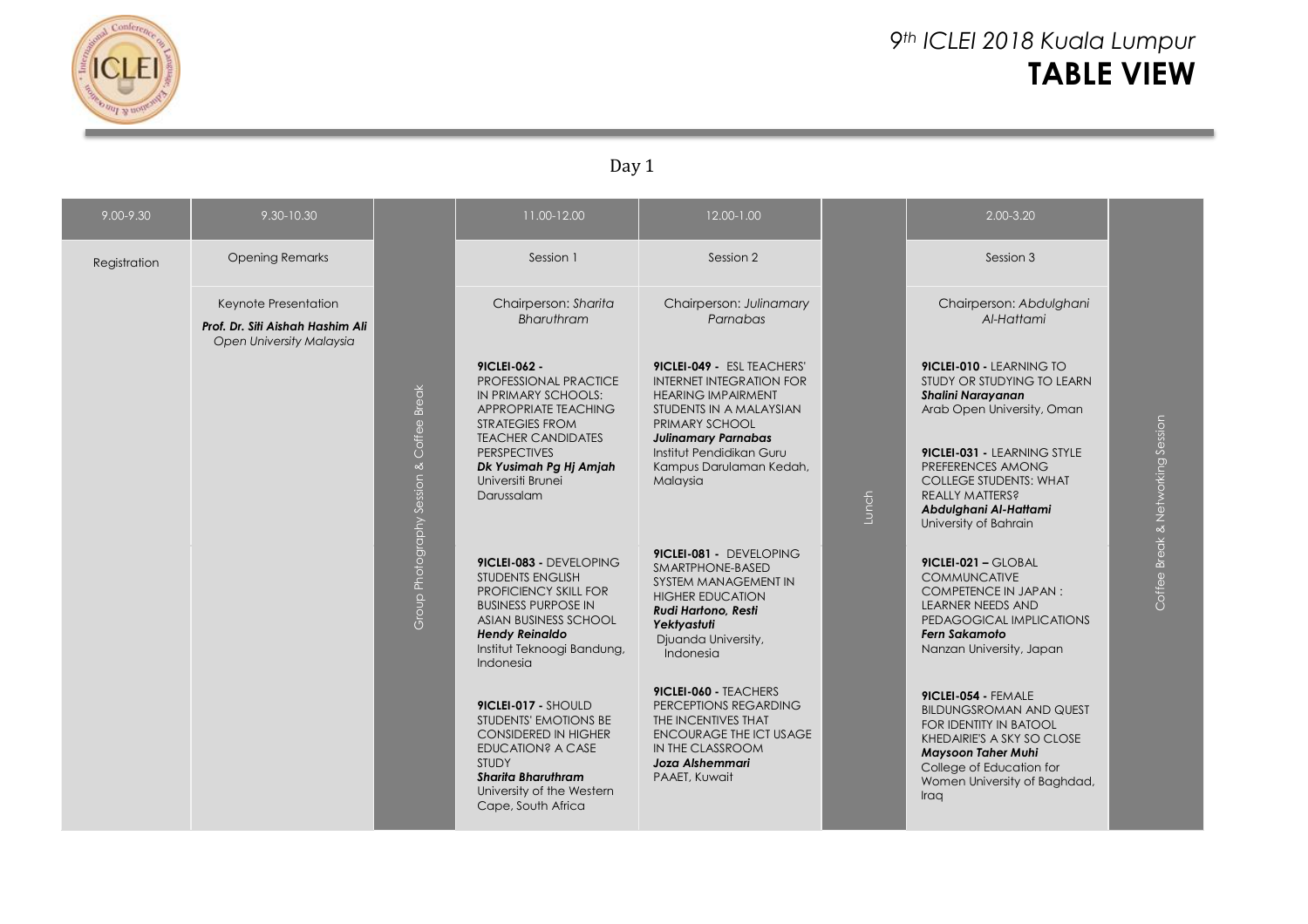

## *9th ICLEI 2018 Kuala Lumpur* **TABLE VIEW**

## Day 2

| 8.45-9.15    | $9.15 - 10.00$                                                                                                                                                                                                           | 10.00-11.00                                                                                                                                                                                                                                                              | 11.00-12.00                                                                                                                                                                                                               | 12.00-1.00                                                                                                                                                                                                                                        |       |
|--------------|--------------------------------------------------------------------------------------------------------------------------------------------------------------------------------------------------------------------------|--------------------------------------------------------------------------------------------------------------------------------------------------------------------------------------------------------------------------------------------------------------------------|---------------------------------------------------------------------------------------------------------------------------------------------------------------------------------------------------------------------------|---------------------------------------------------------------------------------------------------------------------------------------------------------------------------------------------------------------------------------------------------|-------|
| Registration | Session 4                                                                                                                                                                                                                | Poster Presentation & Coffee Break                                                                                                                                                                                                                                       | Session 5                                                                                                                                                                                                                 | Session 6                                                                                                                                                                                                                                         |       |
|              | Chairperson: Shamsinar Haji<br>Husain                                                                                                                                                                                    | Chairperson: Lokman Abdul Wahid                                                                                                                                                                                                                                          | Chairperson: Maureen Shyamala<br>Rajamoney                                                                                                                                                                                | Chairperson: Abdul Vahit<br><b>DOGAR</b>                                                                                                                                                                                                          |       |
|              | <b>9ICLEI-040 - MUSIC EDUCATION</b><br>THROUGH GAMES AND SONGS<br>Doreen Premila A/P Edwin<br>Rajamoney<br>SMK Dato Sedia Raja, Malaysia                                                                                 | 9ICLEI-023 - STRUCTURAL ANALYSIS OF<br>RELATIONS AMONG ADULT LEARNERS<br>PARTICIPATORY MOTIVATION, EDUCATION<br>PROGRAM SATISFACTION, AND SOCIAL CAPITAL<br><b>IN SOUTH KOREA</b><br><b>Hun Kang</b><br>Chungnam National University, South Korea                        | 9ICLEI-038 - DICE IT - THE INFLUENCE OF<br><b>FACEBOOK LANGUAGE IN WRITING</b><br>SKILLS IN THE CLASSROOM AMONG<br>STUDENTS IN A SECONDARY SCHOOL IN<br>SEREMBAN, MALAYSIA<br>Maureen Shyamala Rajamoney                  | <b>9ICLEI-029 - ANALYSIS OF SHORT</b><br><b>TRACK SPEED SKATERS COURAGE</b><br>LEVELS FROM DIFFERENT VARIABLES<br><b>Abdul Vahit DOGAR</b><br>Ataturk University, Turkey                                                                          |       |
|              | 9ICLEI-067 - A<br>PHENOMENOLOGICAL STUDY<br>OF PROFESSIONAL PRACTICE:<br><b>TEACHER CANDIDATES'</b><br><b>EXPERIENCES IN TEACHING ART</b><br><b>AND DESIGN</b><br><b>Shamsinar Haji Husain</b><br>Universiti Brunessalam | 9ICLEI-069 - THE EFFECTS OF THE FLIPPED<br>CLASSROOM ON MOTIVATION AND<br>ACHIEVEMENT IN INSTRUCTIONAL DESIGN CLASS<br>IN TAIWAN<br><b>Fan-Ni Hsia</b><br>Ming Chuan University, Taiwan                                                                                  | SMK Chan Wa, Malaysia<br>9ICLEI-018 - I CAN UPGRADE MY<br>WRITING POWER: A STUDY IN ONLINE<br>WRITING IN A 6TH GRADE EFL<br><b>CLASSROOM</b><br><b>Stephanie Ann Ptak</b><br>Hankuk University of Foreign Studies,        | 9ICLEI-027 - THE ANALYSIS OF<br>RELATION BETWEEN DIFFERENT<br><b>VARIABLES AND UNIVERSITY</b><br>STUDENTS MOTIVES FOR<br><b>PARTICIPATION IN SPORTS</b><br><b>Oner Gulbahce</b><br>Ataturk University, Turkey                                     | Lunch |
|              |                                                                                                                                                                                                                          | <b>9ICLEI-053 - DIFFERENT MOTIVATIONAL</b><br>ORIENTATION CAN VARY THE ABILITY TO<br><b>PATIENCE</b><br>Jeeyoun Kim, Suyoung Jo, Soyoung Kim<br>Ajou University, South Korea<br>9ICLEI-026 - EFFECTS OF FLIPPED LEARNING ON<br>THE LEARNING FLOW, CLASS PARTICIPATION IN | South Korea<br><b>9ICLEI-014 - THE EFFECTS OF PHYSICAL</b><br><b>EDUCATION COURSES AND SPORTS</b><br>ACTIVITIES, INTELLIGENCE PLAY AND<br><b>DEVELOPMENT</b><br>Gökhan Bayraktar<br>Ağrı İbrahim Çeçen University, Turkey | <b>9ICLEI-012 - THE INVESTIGATION OF</b><br>ATTITUDES AND THOUGHTS OF<br>STUDENTS OF SCHOOL OF PHYSICAL<br><b>EDUCATION AND SPORTS</b><br>REGARDING THE USE OF<br>TECHNOLOGY IN EDUCATION: THE<br>CASE OF AĞRI İBRAHIM ÇEÇEN<br><b>UNIVERSITY</b> |       |
|              |                                                                                                                                                                                                                          | THE UNIVERSITY CLASS<br>Sang-seon Lee, Ki-duck Kim<br>Chungnam university, South Korea                                                                                                                                                                                   |                                                                                                                                                                                                                           | Serkan T. AKA<br>Ağrı İbrahim Çeçen University,<br>Turkey                                                                                                                                                                                         |       |
|              |                                                                                                                                                                                                                          | 9ICLEI-057 - PREJUDICE AND FUTURE TIME<br>PERSPECTIVE FOR SENIOR IN SOUTH KOREA<br>Seonhee Choi, Sunhwa Lee, Kyongcheon Min<br>Ajou University, South Korea                                                                                                              |                                                                                                                                                                                                                           |                                                                                                                                                                                                                                                   |       |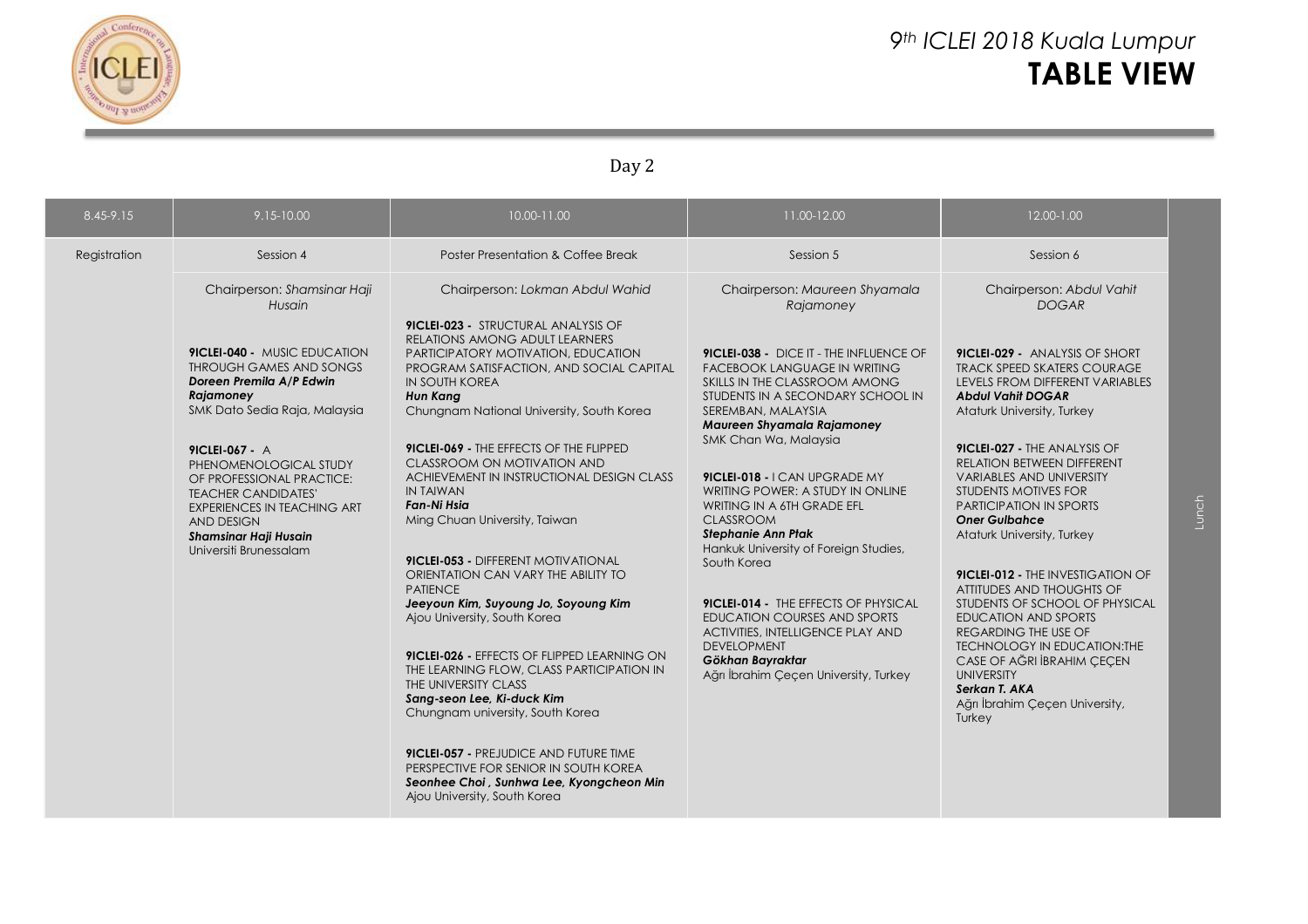

**1.** 9<sup>th</sup> ICLEI 2018 will be held on 20-21 January 2018 at the following venue:

### **Impiana KLCC Hotel**

13, Jalan Pinang, 50450 Kuala Lumpur, Malaysia

### **2. Registration**

- The registration desk will commence operations at 9.00am on Day 1 and at 8.45am on Day 2, and shall be manned by the conference secretariat throughout the day.
- The conference kit (including ID tags, certificates and proceedings CD-ROM) may only be collected if full payment has been made.
- Participants who have registered under the student category may be asked to show their original Student ID cards before collecting their conference kits.
- Participants are encouraged to inform the secretariat in advance if they are planning to skip any of the days or parts of the event. This is to ensure that all resources being allocated optimally and to avoid wastage.

#### **3. Oral Presentation Sessions**

- Papers must be presented in the sequence shown in the schedule above without any breaks in between.
- Each presenter will be allocated **20 minutes** for to present a paper.
- At least **5 minutes** out of this time must be allocated for Q&A and/or discussion with the audience, preferably at the end of the presentation.
- Featured papers will be given an extra **10 minutes** in addition to the initial 20 minutes. Presenters will be informed via email if their respective papers have been selected.
- Any swapping of slots, even if mutually agreed between presenters, must be approved by the secretariat.

#### **4. Coffee Breaks and Lunch**

- All refreshments will be served outside the conference hall during the break times shown in the schedule.
- A buffet lunch will be served at the hotel restaurant on the first day. Participants are required to display their conference identification tags in order to be seated.

#### **5. Session Chairs**

Session chairs have been selected from among those who have volunteered during the online registration process. If there are no volunteers available in a particular session, one of the participants will be appointed to chair the session. Some of the main responsibilities of a session chair include:

- Welcoming and introducing the session's presenters,
- Announcing the titles of each presentation,
- Ensuring that presenters adhere to the time limit given and;
- Facilitating Q&A sessions.

Each session chairperson will be awarded a **special certificate of appreciation** by the conference chair.